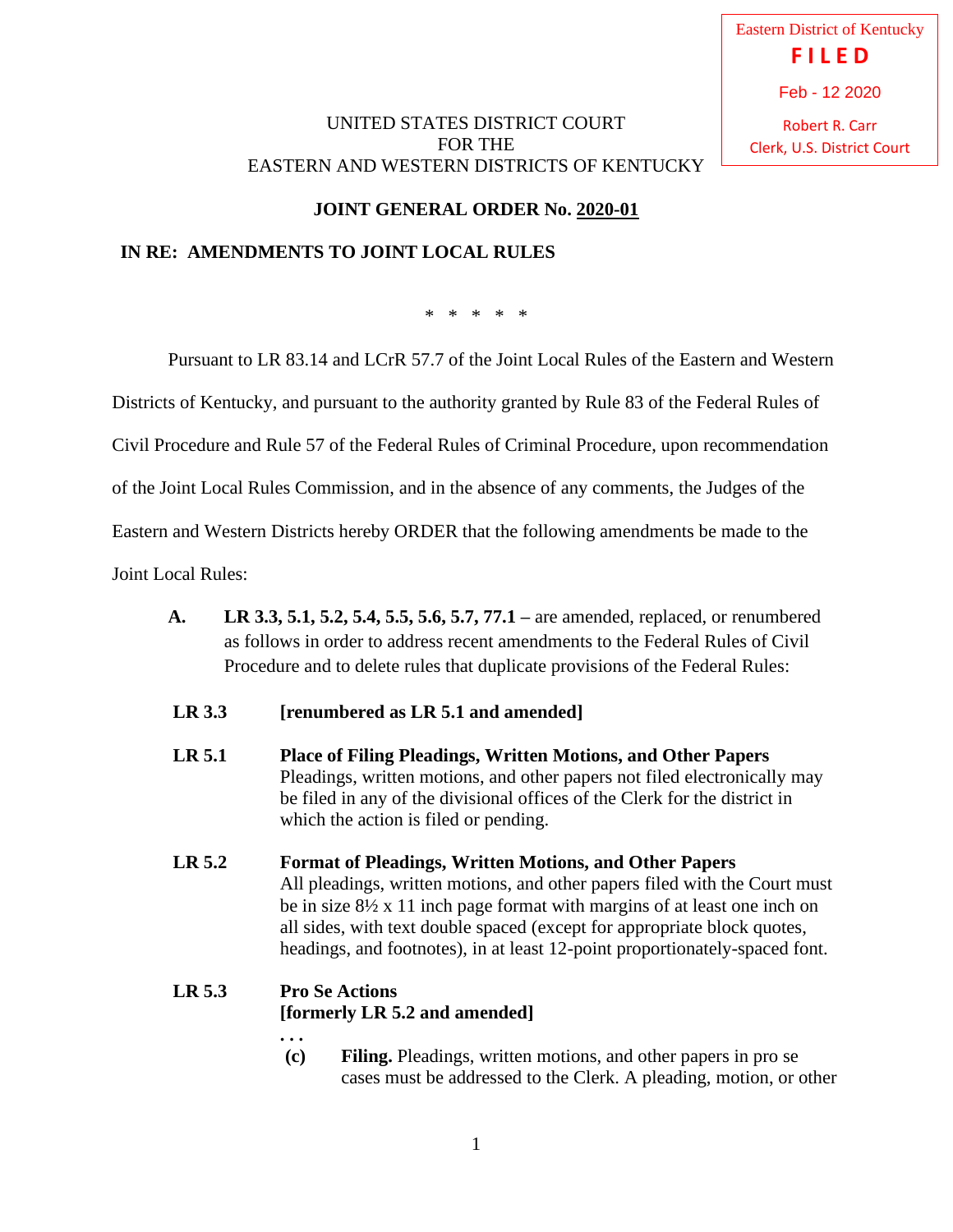paper addressed to an individual judge will be directed to the Clerk for assignment.

**(d) Disclosure of Contact Information; Sanctions.** All pro se nonprisoner litigants must include, if available, in the caption of the litigant's first filing, the litigant's current telephone number, email address, residential address, and, if different, mailing address. All pro se prisoner litigants must include in every pleading, written motion, and other paper the prisoner's inmate number and current mailing address. Failure to provide the required information upon request may result in the dismissal of the litigant's case or other appropriate sanctions.

**. . .**

### **LR 5.4 Petitions or Complaints In Forma Pauperis**

**[formerly LR 5.3; renumbered only]**

#### **LR 5.5 Electronic Filing**

#### **[formerly LR 5.4 and amended]**

Users of the Court's electronic case filing system must comply with the Court's Electronic Case Filing Administrative Policies and Procedures, available from the Clerk's office on the following websites:

> WDKY – "http://www.kywd.uscourts.gov/"; EDKY – "http://www.kyed.uscourts.gov/".

- **LR 5.5 Service of Documents by Electronic Means [deleted and replaced as noted above]**
- **LR 5.6 Timing of Filing and Service [deleted and replaced as noted below]**

#### **LR 5.6 Filing Documents Under Seal [formerly LR 5.7 and amended]**

**. . .**

**(d) Electronic Filing Rules and Procedures**. All procedures for electronic filing of documents under seal, whether pursuant to this Rule or a federal statute or federal rule of procedure, are contained in the Court's Electronic Case Filing Administrative Policies and Procedures, available from the Clerk's office on the following websites:

> WDKY – "http://www.kywd.uscourts.gov/"; EDKY – "http://www.kyed.uscourts.gov/".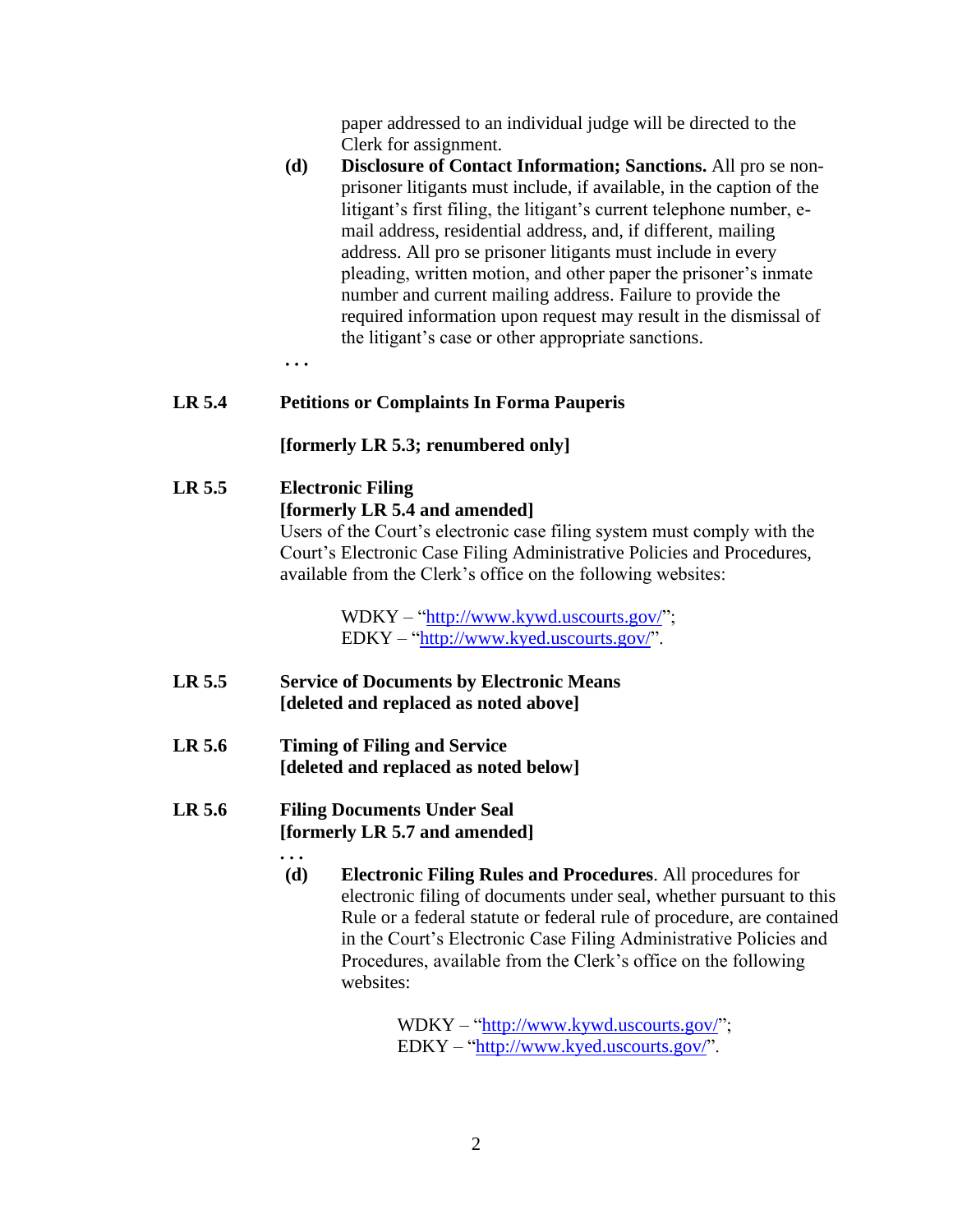- **LR 5.7 Service Date for Electronic Notice of Entry of Court Judgments and Orders [formerly LR 77.1; renumbered only]**
- **B. LCrR 12.1, 47.1, 49.1, 49.2, 49.3, 49.4, 49.5, 49.6, and 49.7 –** are amended or renumbered as follows in order to address recent amendments to the Federal Rules of Criminal Procedure and to delete rules that duplicate provisions of the Federal Rules:
- **LCrR 47.1 Motions [formerly LCrR 12.1; renumbered only]**
- **LCrR 49.1 Place of Filing Written Motions and Other Papers [formerly LCrR 49.2 and amended]** Written motions and other papers not filed electronically may be filed in

any of the divisional offices of the Clerk for the district in which the action is filed or pending.

**LCrR 49.2 Format of Written Motions and Other Papers [formerly LCrR 49.1 and amended]**

All written motions and other papers filed with the Court must be in size 8½ x 11 inch page format with margins of at least one inch on all sides, with text double spaced (except for appropriate block quotes, headings, and footnotes), in at least 12-point proportionately-spaced font.

**LCrR 49.3 Electronic Filing** 

Users of the Court's electronic case filing system must comply with the Court's Electronic Case Filing Administrative Policies and Procedures, available from the Clerk's office on the following websites:

> WDKY – "http://www.kywd.uscourts.gov/"; EDKY – "http://www.kyed.uscourts.gov/".

- **LCrR 49.4 Service of Documents by Electronic Means [deleted and replaced as noted below]**
- **LCrR 49.5 Time of Filing and Service [deleted and replaced as noted below]**
- **LCrR 49.4 Filing Documents Under Seal [formerly LCrR 49.6 and amended] . . .**